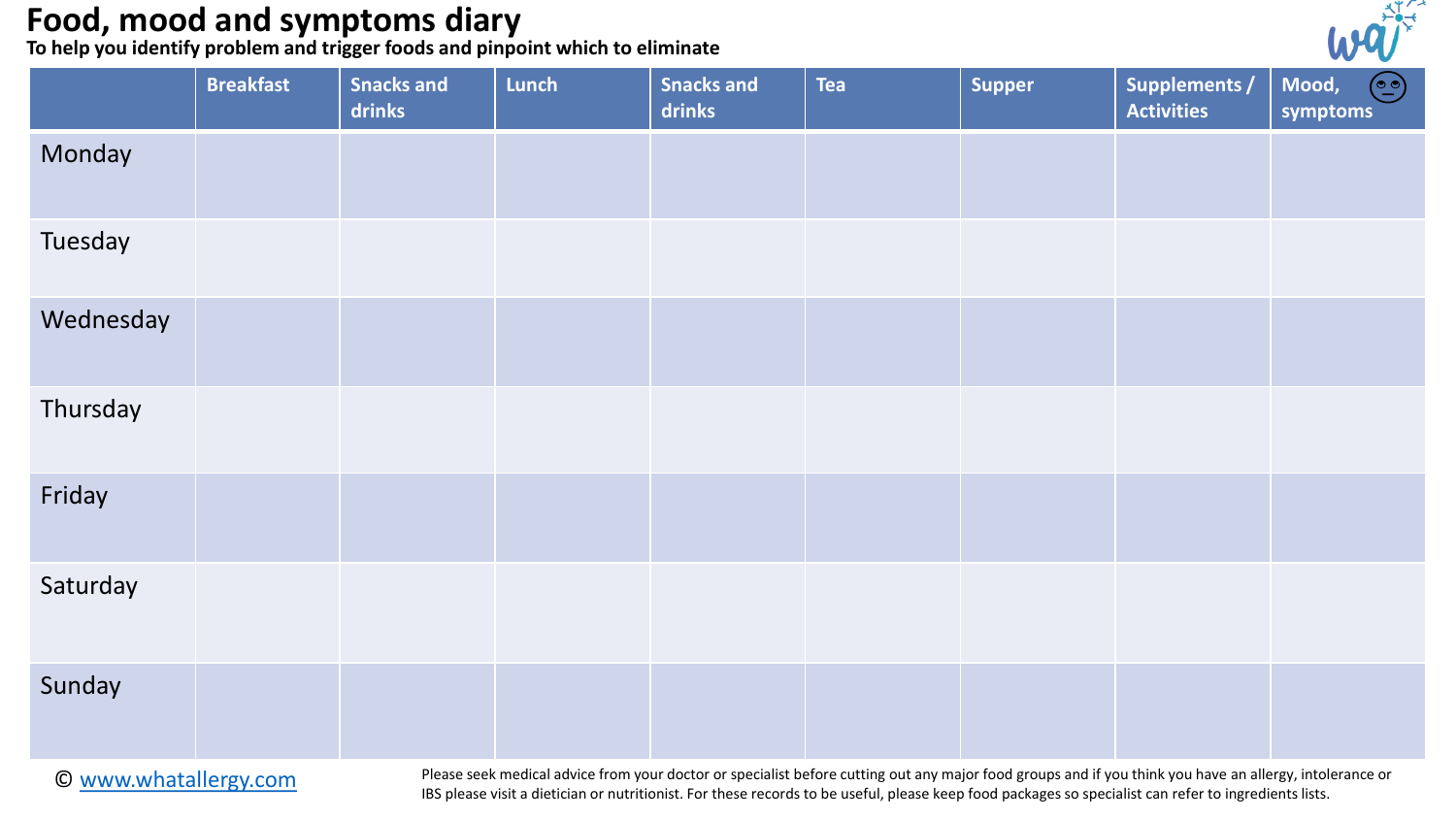**To help you identify problem and trigger foods and pinpoint which to eliminate**

# **Monday**



| <b>Breakfast</b> | Snacks and<br>drinks | Lunch | <b>Snacks and</b><br>drinks | <b>Tea</b> | Supper | <b>Supplements /</b><br><b>Activities</b> | $\sim$ $\sim$ $\sim$<br>Mood,<br>symptoms |
|------------------|----------------------|-------|-----------------------------|------------|--------|-------------------------------------------|-------------------------------------------|
|                  |                      |       |                             |            |        |                                           |                                           |
|                  |                      |       |                             |            |        |                                           |                                           |
|                  |                      |       |                             |            |        |                                           |                                           |
|                  |                      |       |                             |            |        |                                           |                                           |
|                  |                      |       |                             |            |        |                                           |                                           |

#### © [www.whatallergy.com](http://www.whatallergy.com/)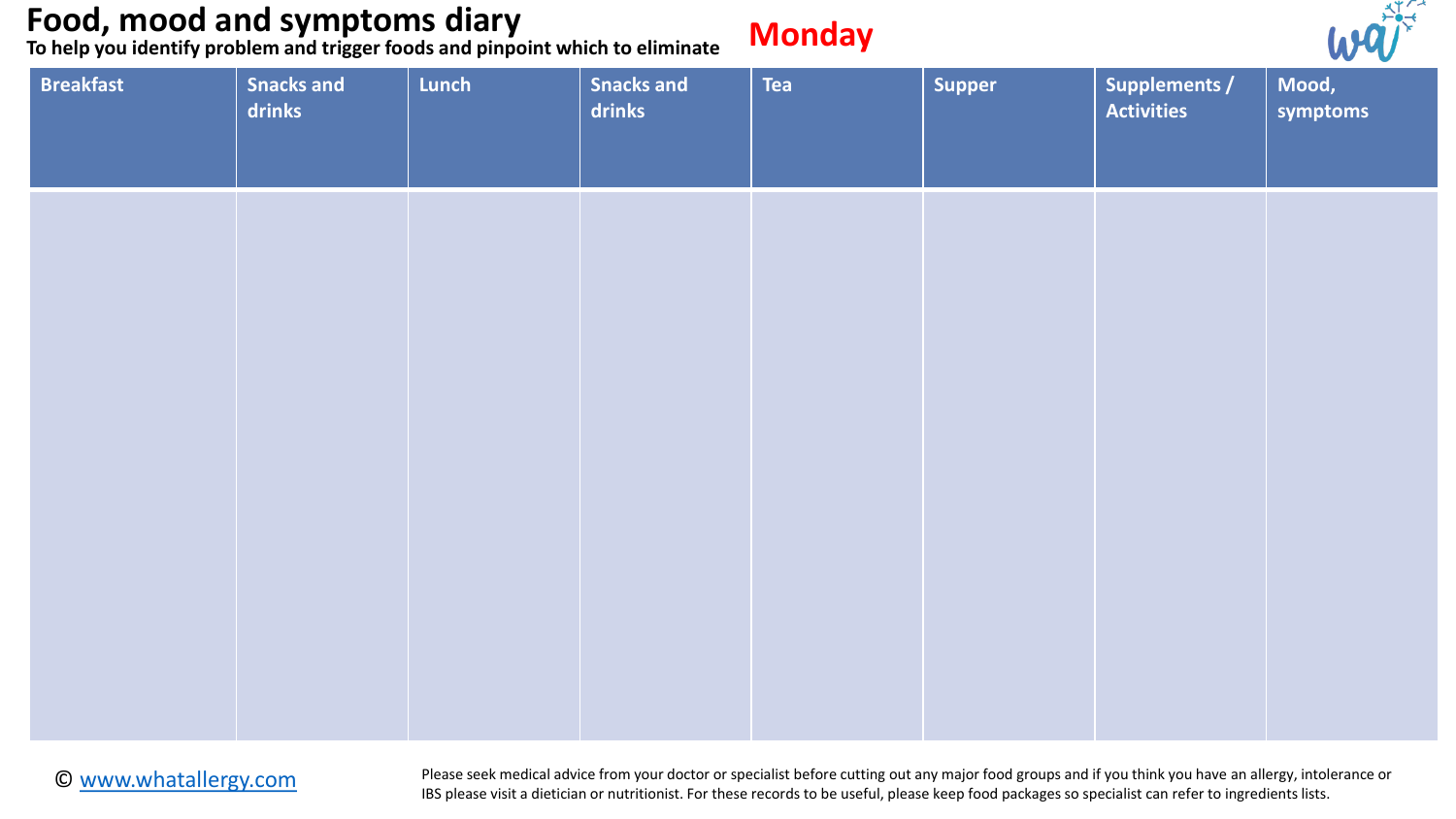**To help you identify problem and trigger foods and pinpoint which to eliminate**

# **Tuesday**



| <b>Breakfast</b> | <b>Snacks and</b><br>drinks | Lunch | Snacks and<br>drinks | Tea | Supper | Supplements /<br><b>Activities</b> | the contract of the contract of the<br>Mood,<br>symptoms |
|------------------|-----------------------------|-------|----------------------|-----|--------|------------------------------------|----------------------------------------------------------|
|                  |                             |       |                      |     |        |                                    |                                                          |
|                  |                             |       |                      |     |        |                                    |                                                          |
|                  |                             |       |                      |     |        |                                    |                                                          |
|                  |                             |       |                      |     |        |                                    |                                                          |
|                  |                             |       |                      |     |        |                                    |                                                          |

#### © [www.whatallergy.com](http://www.whatallergy.com/)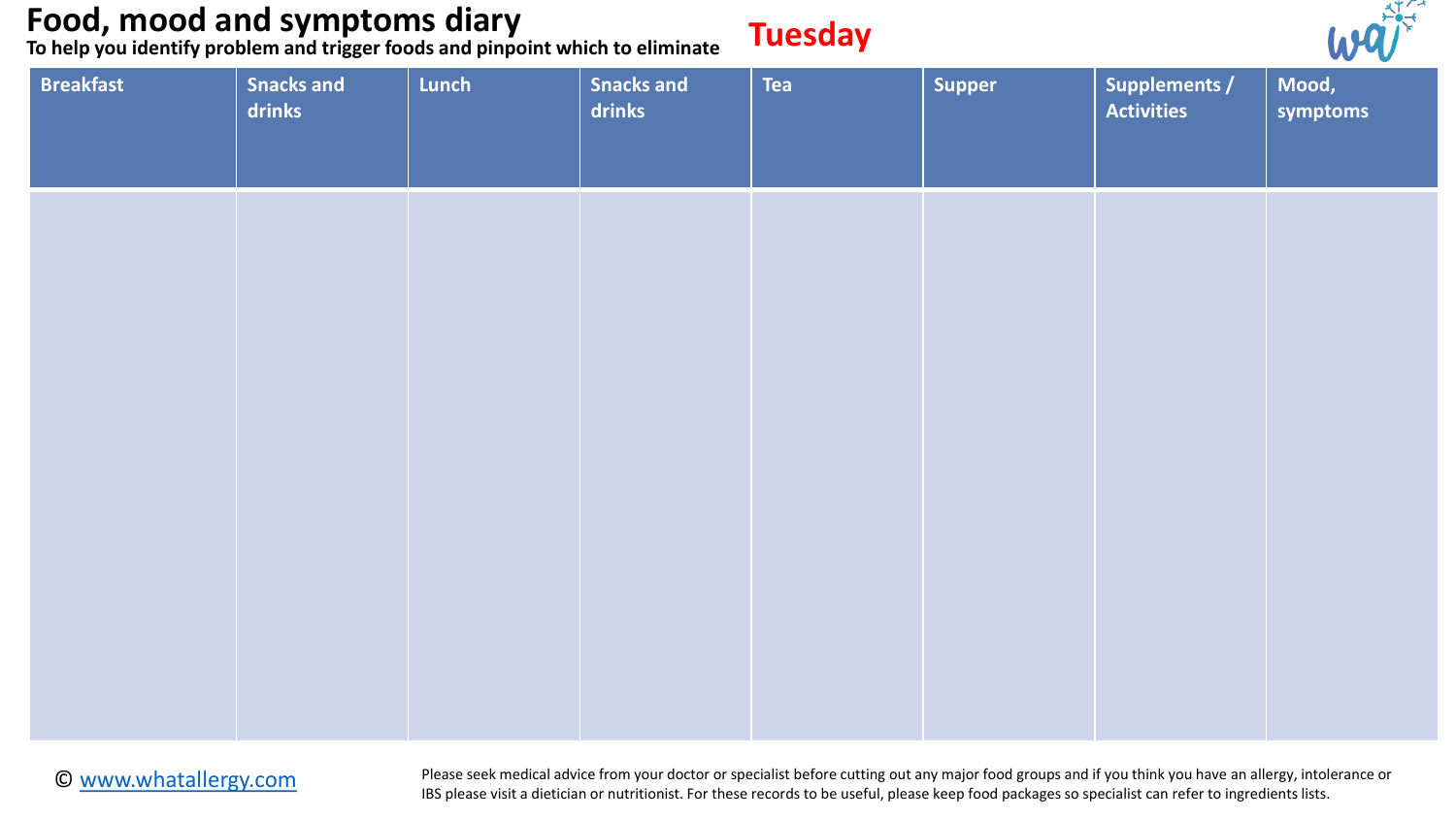**To help you identify problem and trigger foods and pinpoint which to eliminate**

#### **Wednesday**



| <b>Breakfast</b> | Snacks and<br>drinks | Lunch | <b>Snacks and</b><br>drinks | Tea | Supper | <b>Supplements /</b><br><b>Activities</b> | $\sim$ $\sim$<br>Mood,<br>symptoms |
|------------------|----------------------|-------|-----------------------------|-----|--------|-------------------------------------------|------------------------------------|
|                  |                      |       |                             |     |        |                                           |                                    |
|                  |                      |       |                             |     |        |                                           |                                    |
|                  |                      |       |                             |     |        |                                           |                                    |
|                  |                      |       |                             |     |        |                                           |                                    |
|                  |                      |       |                             |     |        |                                           |                                    |

#### © [www.whatallergy.com](http://www.whatallergy.com/)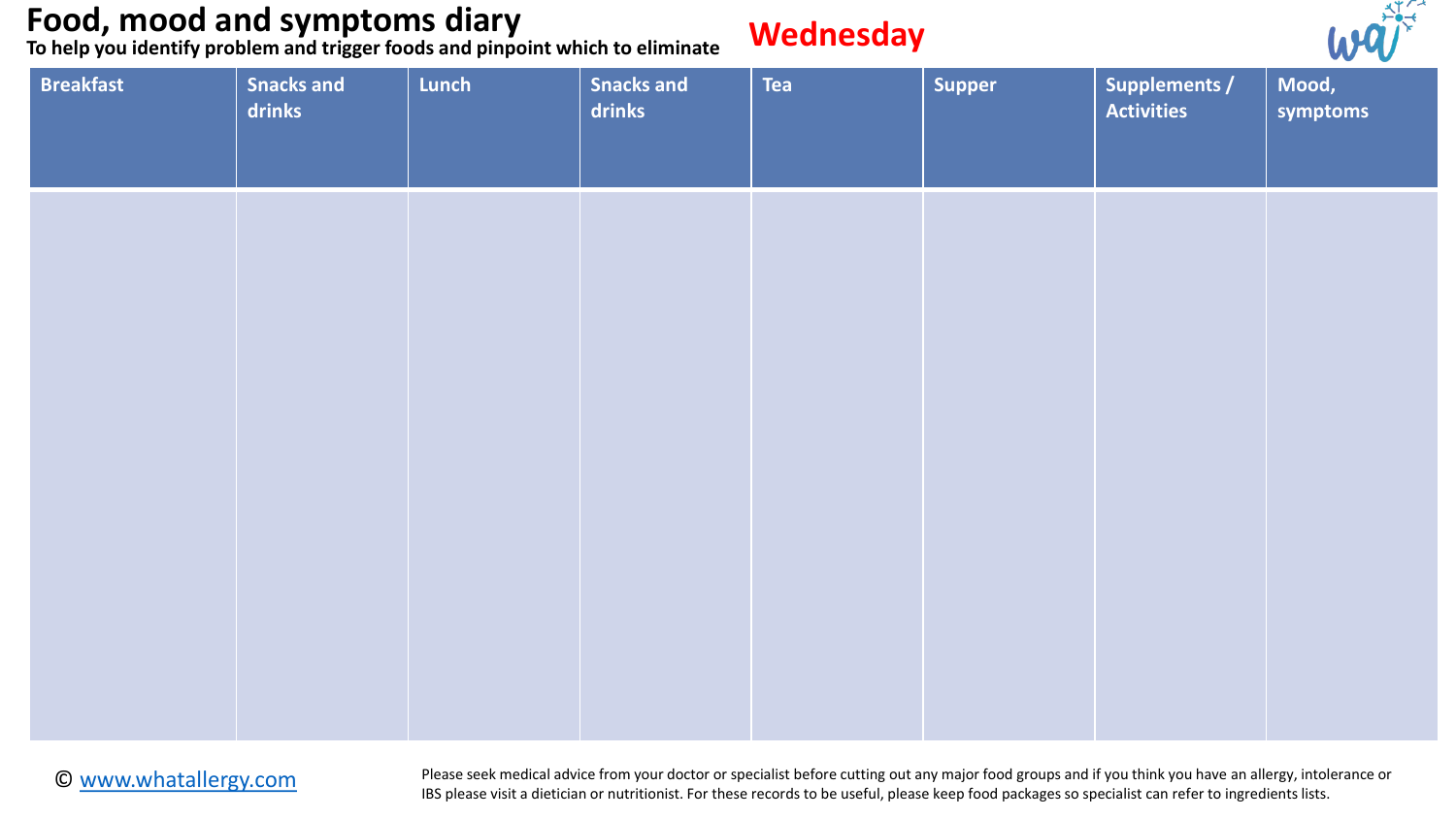**To help you identify problem and trigger foods and pinpoint which to eliminate**

### **Thursday**



| <b>Breakfast</b> | Snacks and<br>drinks | Lunch | <b>Snacks and</b><br>drinks | Tea | Supper | <b>Supplements /</b><br><b>Activities</b> | $\sim$ $\sim$<br>Mood,<br>symptoms |
|------------------|----------------------|-------|-----------------------------|-----|--------|-------------------------------------------|------------------------------------|
|                  |                      |       |                             |     |        |                                           |                                    |
|                  |                      |       |                             |     |        |                                           |                                    |
|                  |                      |       |                             |     |        |                                           |                                    |
|                  |                      |       |                             |     |        |                                           |                                    |
|                  |                      |       |                             |     |        |                                           |                                    |

#### © [www.whatallergy.com](http://www.whatallergy.com/)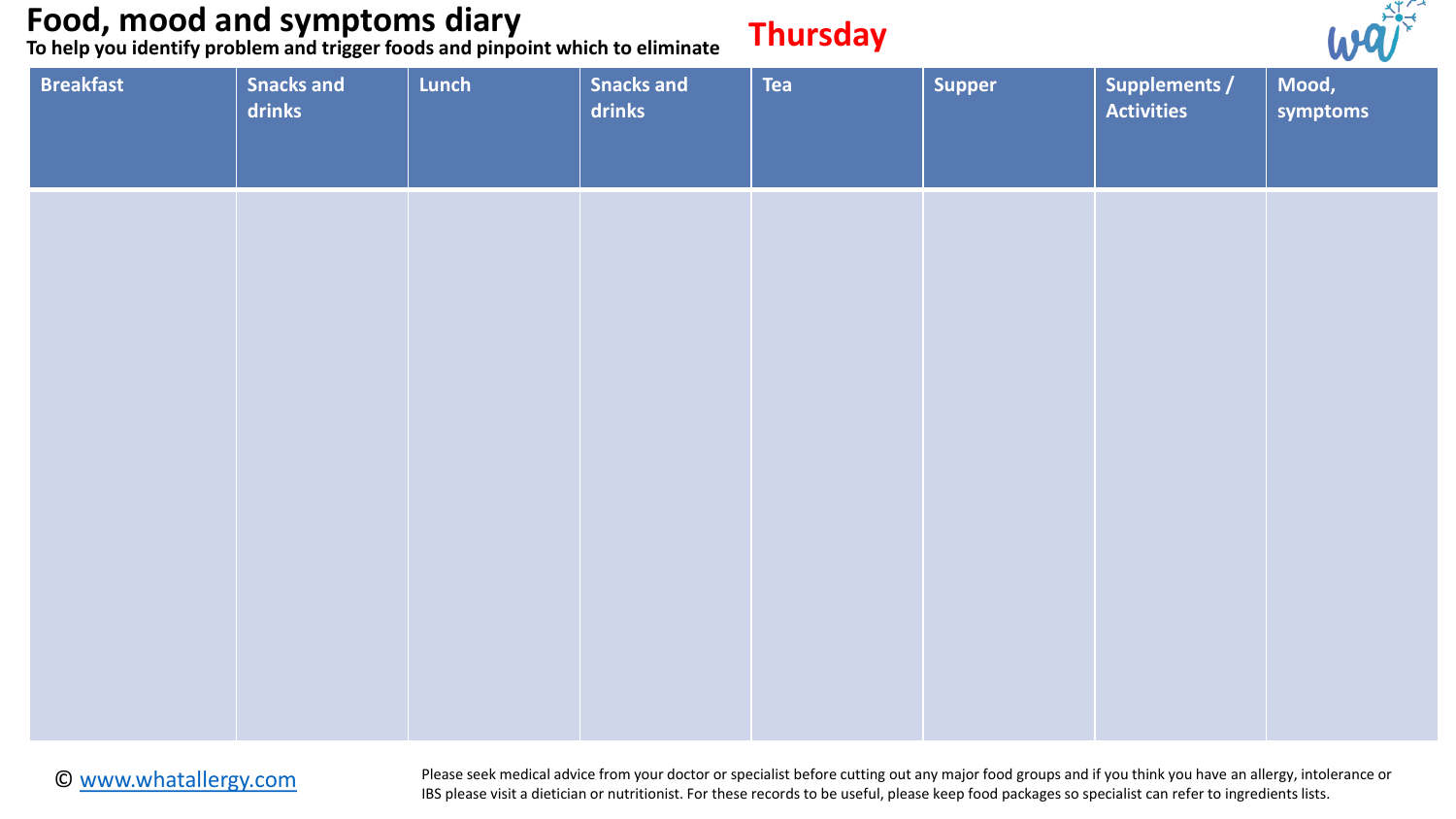**To help you identify problem and trigger foods and pinpoint which to eliminate**

| Frida |
|-------|
|-------|



| <b>Breakfast</b> | <b>Snacks and</b><br>drinks | Lunch | Snacks and<br>drinks | <b>Tea</b> | Supper | Supplements /<br><b>Activities</b> | Mood,<br>symptoms |
|------------------|-----------------------------|-------|----------------------|------------|--------|------------------------------------|-------------------|
|                  |                             |       |                      |            |        |                                    |                   |
|                  |                             |       |                      |            |        |                                    |                   |
|                  |                             |       |                      |            |        |                                    |                   |
|                  |                             |       |                      |            |        |                                    |                   |
|                  |                             |       |                      |            |        |                                    |                   |

#### © [www.whatallergy.com](http://www.whatallergy.com/)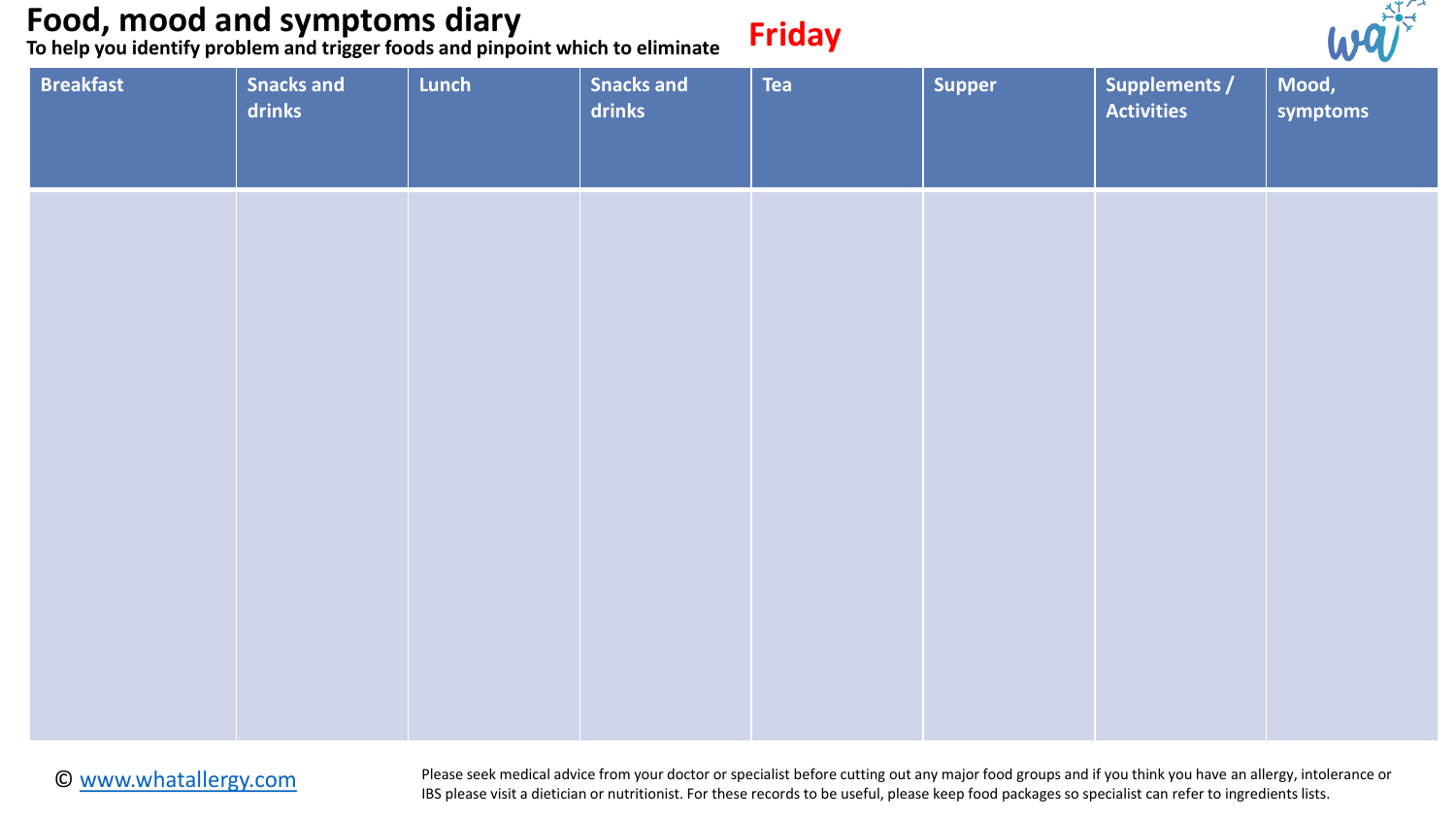**To help you identify problem and trigger foods and pinpoint which to eliminate**

### **Saturday**



| <b>Breakfast</b> | Snacks and<br>drinks | Lunch | <b>Snacks and</b><br>drinks | <b>Tea</b> | Supper | <b>Supplements /</b><br><b>Activities</b> | the contract of the contract of the<br>Mood,<br>symptoms |
|------------------|----------------------|-------|-----------------------------|------------|--------|-------------------------------------------|----------------------------------------------------------|
|                  |                      |       |                             |            |        |                                           |                                                          |
|                  |                      |       |                             |            |        |                                           |                                                          |
|                  |                      |       |                             |            |        |                                           |                                                          |
|                  |                      |       |                             |            |        |                                           |                                                          |
|                  |                      |       |                             |            |        |                                           |                                                          |

#### © [www.whatallergy.com](http://www.whatallergy.com/)